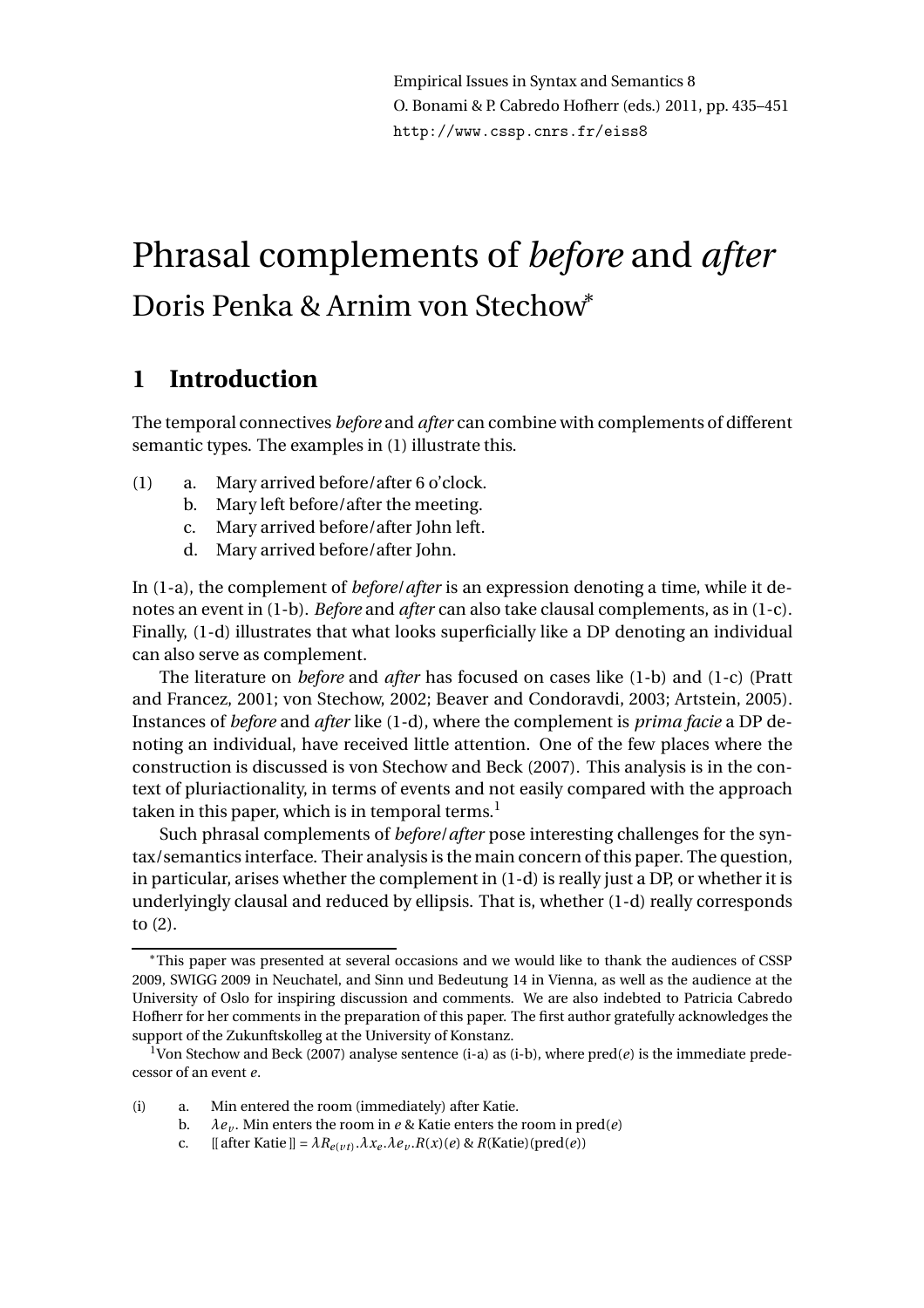#### (2) Mary arrived before/after John arrived

If (2) is the correct analysis of (1-d), these cases of phrasal *before*/*after* can be reduced to clausal cases. If, on the other hand, it turns out that the complement of *before*/*after* is just a DP, a different analysis is required.

It is interesting to note that other temporal connectives like *since* and *until* do not pattern with *before* and *after* in this respect. While both *since* and *until* can take times as well as events and clauses as complements, what looks like a bare DP is impossible.<sup>2</sup>

- (3) a. Mary has been awake since 6 o'clock.
	- b. Mary has been awake since the accident.
	- c. Mary has been awake since John left.
	- d. \*Mary has been awake since John.
- (4) a. Mary slept until 6 o'clock.
	- b. Mary slept until the meeting.
	- c. Mary slept until John left.
	- d. \*Mary slept until John.

Similar issues do, however, arise in the domain of comparatives, where they have received a lot of interest (Hankamer, 1973; Bresnan, 1973; Hoeksema, 1983, 1984; Heim, 1985, a.o.).

- (5) a. John is taller than Mary is.
	- b. John is taller than Mary.

For phrasal comparatives as (5-b), both reduction analyses, according to which they are underlyingly clausal and derived by some form of ellipsis, and direct analysis have been proposed. There evidence seems to be in favour of an analysis that assumes phrasal comparatives to be underlyingly clausal, at least in languages like English and German (see Lechner, 2001; Bhatt and Takahashi, 2007). Semantically, there is a connection between the temporal connectives *before* and *after* on the one hand, and comparatives on the other. Statements with *before* and *after* are semantically equivalent to comparatives involving the temporal adjective *early* and *late* as in the pairs in (6) and (7).

- (6) a. Mary arrived before John.
	- b. Mary arrived earlier than John.
- (7) a. Mary arrived after John.
	- b. Mary arrived later than John.

As times can be conceived as a particular sort of degrees (see von Stechow, 2009a), this equivalence between temporal comparatives and *before*/*after* follows.

This paper addresses the question what the correct analysis of phrasal complements of *before*/*after* is. To this end, we discuss evidence, partly applying tests that have been discussed in the literature on phrasal comparatives. In contrast to compar-

<sup>2</sup>Examples (3-d) and (4-d) are acceptable if the name *John* is used to refer to a time. For this interpretation, see (17). What is crucial is that these sentences do not have an an interpretation that would arguably involve ellipsis.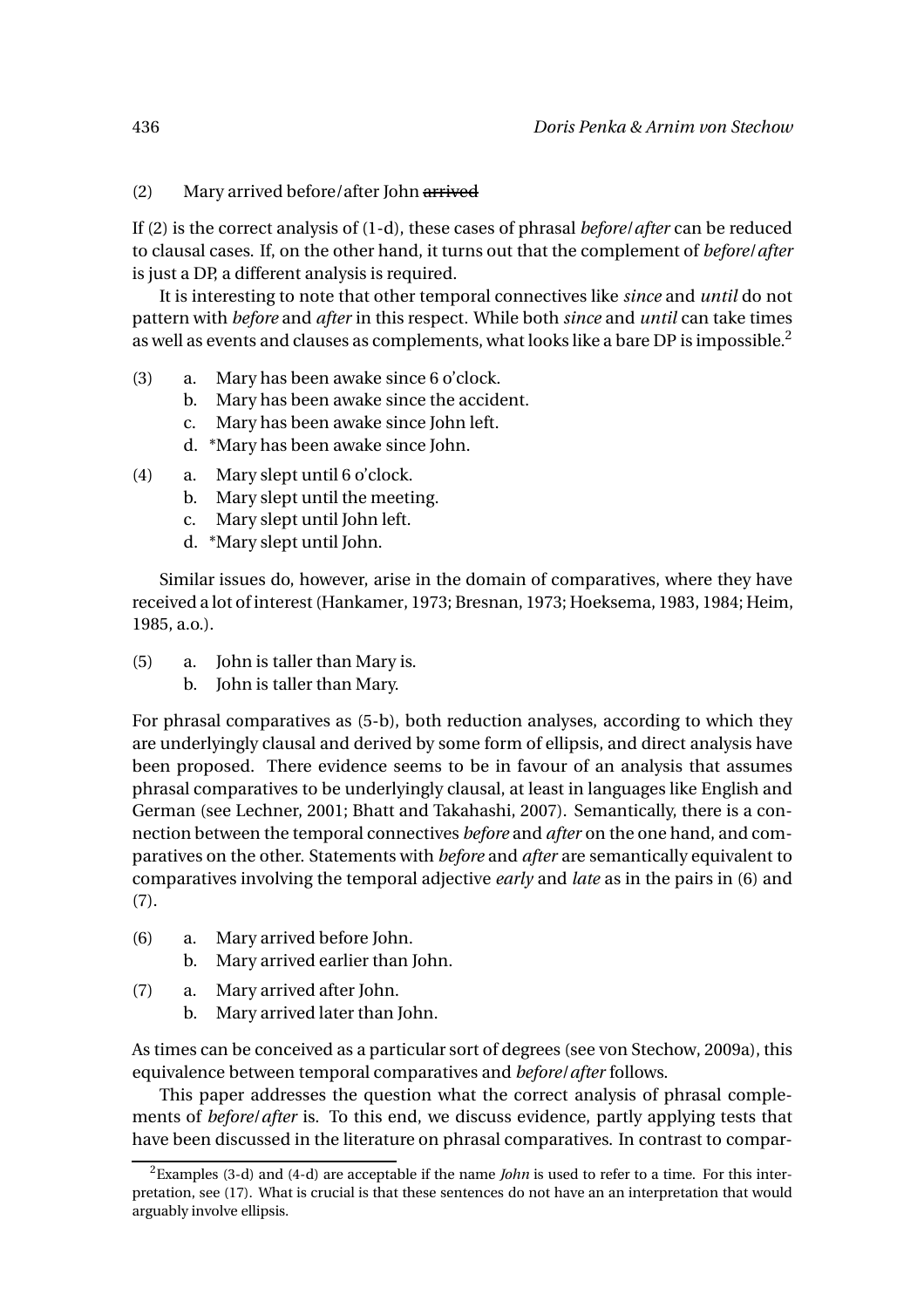atives, however, the evidence suggests that the complement is just a DP. This necessitates a separate analysis for this instances of phrasal *before*/*after*. We propose such an analysis. Adopting this analysis has interesting consequences for the conception of the syntax/semantics-interface, as non-standard assumptions about the formation of LF have to be made.

The next section lays the ground for the discussion of the temporal connectives, and fills in some background on the interpretation of tense. In section 3, we present the analysis of Beaver and Condoravdi (2003), which works well for instances of *before/after* where the complement is a clause or an expression denoting a time or an event. Section 4 discusses empirical evidence that strongly suggests that DP complements of phrasal *before*/*after* are not elliptically reduced clauses. We present a matching analysis in 5 and discuss what assumptions it requires about the syntax/semanticsinterface.

## **2 Background assumptions on tense interpretation**

For the interpretation of tense, we use the system laid out in detail in von Stechow (2009b), simplifying it for the purpose at hand. Our main assumptions can be summarised as follows.

We use the semantic type *i* for times, in addition to the usual types *e* (entities), *v* (events) and *t* (truth values). Times are points or intervals on the time scale ordered by the 'earlier than'-relation <. For any two time points (moments) *m* and *m*′ , it holds that either  $m < m'$  or  $m' < m$  (also written as  $m > m'$ ), or  $m = m'$ . The  $\lt$ -relation is extended in a natural way to intervals: The interval  $t$  is before the interval  $t'$  ( $t < t'$ ) iff each moment in *t* is before any moment in *t* ′ .

Verbs, and more generally expressions that are temporally located, have a temporal argument. We assume that this is the innermost argument, as shown in (8) for the verb *arrive*.

(8) [[ arrive<sub>*i*(*et*)</sub> ]] =  $\lambda t_i \lambda x_e \cdot x$  arrives at time *t* 

Temporal arguments are passed up in the syntactic structure by  $\lambda$ -binding until they are bound by a tense operator.<sup>3</sup> We furthermore assume that tense morphology on verbs is not interpreted, but points to covert semantic tense operators. Technically, this can be implemented via pairs of uninterpretable and interpretable features. A verb with past morphology, for instance, bears an uninterpretable PAST-feature [uPAST] which has to be checked against a corresponding interpretable PAST-feature [iPAST] on a covert PAST-operator located in  $T^0$ . For illustration, the syntactic structure of sentence  $(9-a)$  is given as  $(9-b)^4$ . From this, the LF  $(9-c)$  is derived.

<sup>3</sup>For concreteness, we assume that *λ*-operators are generated by PRO-movement in the style of Heim and Kratzer (1998). The temporal argument is base-generated as the pronoun PRO, which is semantically empty and doesn't have a semantic type. PRO has to be moved for type reasons and is subsequently deleted at LF. Crucially, PRO-movement creates a *λ*-abstract of type *i t*. We will generally gloss over the details of the derivation of *λ*-operators.

<sup>4</sup>We neglect the movement of the subject to Spec,TP and other kinds of movement for syntactic reasons which can be assumed to be reconstructed at the level of LF.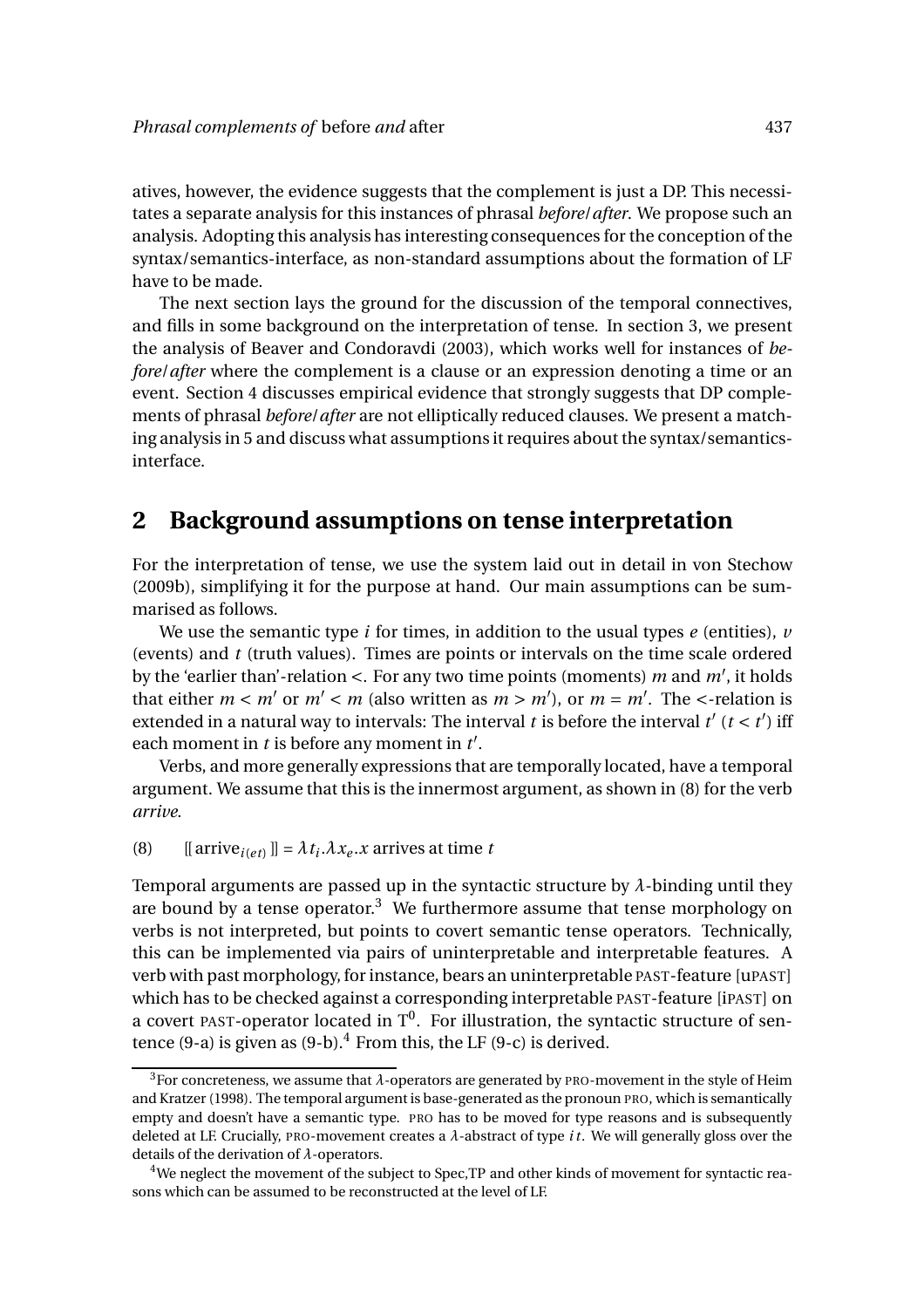- (9) a. Mary arrived
	- b. [<sub>TP</sub> PAST<sub>[İPAST]</sub> [ Mary arrived<sub>[UPAST]</sub> ]]
	- c.  $[i_{it}t]$  PAST  $[\lambda t_1]$  [Mary [ arrive $(t_1)$ ]]]

We assume an indefinite semantics of tense (cf. Prior, 1967). The temporal operator PAST, when evaluated at the speech time s\*, asserts the existence of a time preceding s\* of which the temporal property denoted by the complement holds, cf. (10). This leads to the truth conditions (11) for (9).

- (10)  $[[$  PAST  $]]^{s*} = \lambda P_{it}.(\exists t < s^*) P(t)$
- (11)  $[[ (9-c) ]]^{s*} = (\exists t < s^*)$  Mary arrives at *t*

# **3 Temporal and clausal arguments of** *before* **and** *after*

Beaver and Condoravdi (2003) propose a semantic analysis of *before* and *after* as relations between times. The only difference between *before* and *after* concerns the temporal relation employed in their semantics. While *before* denotes the <-relation, *after* corresponds to  $>$ . The meaning rules are given in (12).<sup>5</sup>

(12) a. [[ before ]] =  $\lambda t_i \cdot \lambda t'_i$  $i<sub>i</sub>$ . $\lambda P_{it}$ . $P(t)$  &  $t' < t$ b. [[ after ]] =  $\lambda t_i \cdot \lambda t'_i$  $\int_{i}^{t}$ ,  $\lambda P_{it}$ ,  $P(t)$  &  $t' > t$ 

This semantics of *before* and *after* is very appealing, as it is simple and corresponds to the meaning these temporal connectives have intuitively.

Although Beaver and Condoravdi (2003) are concerned with clausal complements of *before*/*after*, the simplest cases are ones where the complement is an expression denoting a time, such as *6 pm*. As the complement is of the right type, viz. *i*, it can directly serve as the first argument of *before*/*after*. The second argument is the temporal argument which all temporally located expressions have and which is to be bound by the matrix tense. The semantic derivation is illustrated in (13).

- (13) a. Mary arrived after 6 pm.
	- b. [ PAST  $\lceil \lambda t_2 \rceil$   $t_2$  after 6 pm  $\lceil \lambda t_1 \rceil$  Mary arrive $(t_1)$ ]]]]]
	- c.  $(\exists t < s^*)$  Mary arrives at  $t \& t > 6$  pm

According to the truth conditions in (13-c), the sentence is true in a scenario as the one depicted in (14).

$$
(14) \t\t 6 pm \t arrival(m) \t s*
$$

If the complement of *before*/*after* is a DP denoting an event, e.g. *the meeting*, the type shifter  $\tau$  can be used, which associates an event with its running time. With this, the semantic derivation is also straightforward, as shown in (15).

<sup>5</sup>The temporal connectives could even have the simple type *i*(*i t*), i.e. *before* and *after* could express  $\leq$  and  $>$  directly. The VP would then be analysed as [[ $\lambda t_2 t_2$  after 6 pm ][ $\lambda t_1$  Mary arrive( $t_1$ )]], where the adjunct combines with the VP via Predicate modification. PAST would then simultaneously bind  $t_2$  and *t*1.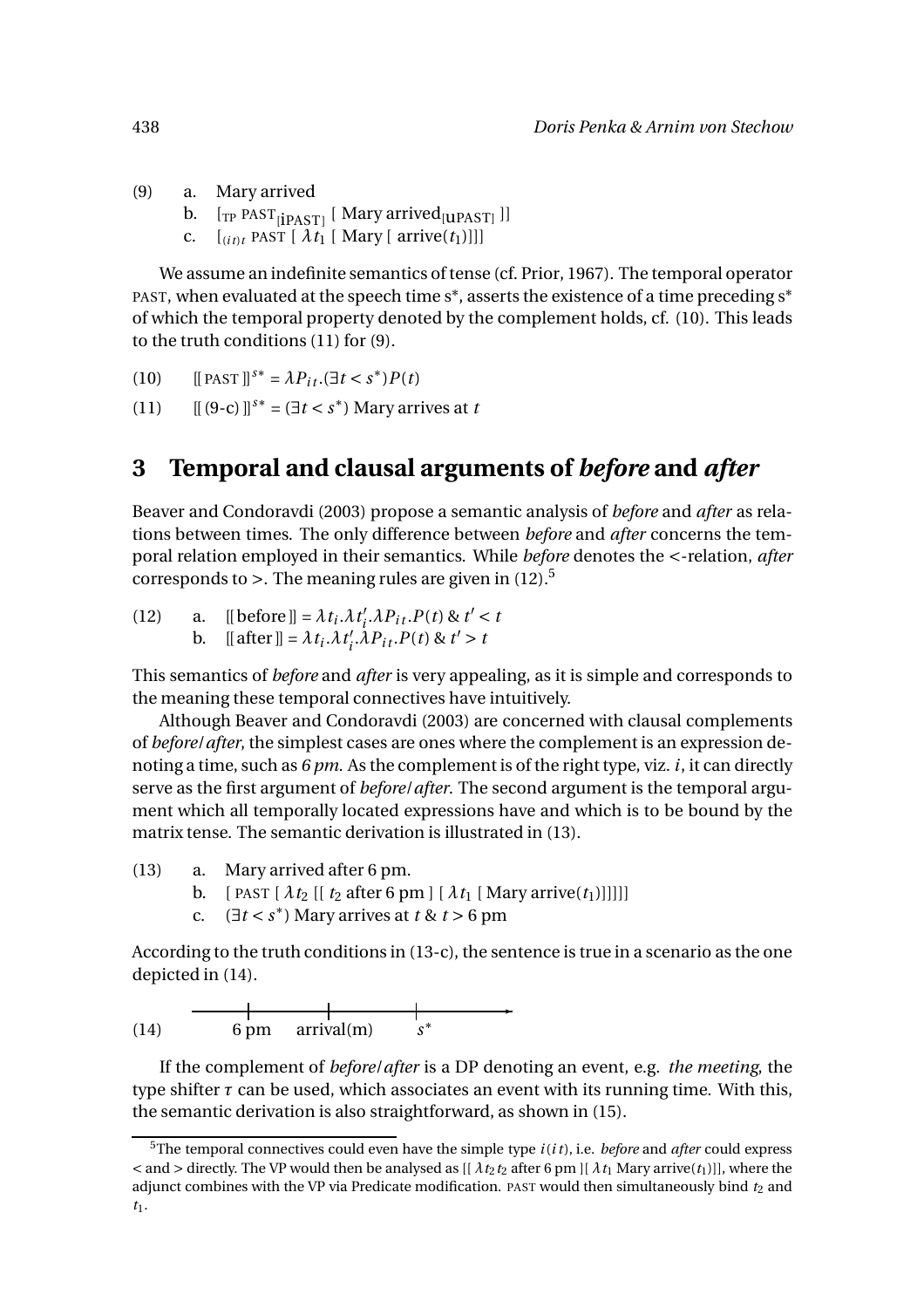

More challenging are cases where the complement DP is quantified, as in *after every meeting*, or ones involving cascades of temporally locating expressions like *after every meeting on a Monday*, but we don't discuss these here.

There are also cases, where DPs that intrinsically denote individuals are used to refer to times. (17) is an example.

(17) The reputation of the USA was ruined after George W. Bush..

Here the name *George W. Bush* refers to the time of the presidency of the person.

For clausal complements of *before*/*after*, as in (18), deriving a time as the denotation of the complement clause requires more elaborate assumptions about the syntax/semantics interface.

(18) Mary arrived before John left.

Following Heim (1997), we assume that temporal adverbial clauses are interpreted akin to relative clauses, such that *before John left* is equivalent to *before the time at which John left*. To this end, we assume that the clause contains a covert *at*-phrase, where *t at t'* means that  $t = t'$ . The inner argument of  $AT$  is wh-extracted to form a relative clause ('at which John left'). This results in the LF (19) for the temporal clause in (18).

(19) WH<sub>2</sub> PAST  $\lambda t_3$  [[  $t_3$  AT  $t_2$ ]  $\lambda t_1$  [ John leave( $t_1$ )]]]

In order to serve as the argument of *before*, this set of times at which John left has to be coerced into a single time. Beaver and Condoravdi (2003) argue that this is done by a covert coercion operator EARLIEST, defined in (20).<sup>6</sup>

(20)  $[[EARLIEST]] = \lambda P_{it}.(it) P(t) \& (\forall t') P(t') \rightarrow t < t'$ (abbreviated as: the earliest *t* such that *P*(*t*))

Combining all these assumptions, we get the LF (21-a) for sentence (18). The truth conditions (21-b) expressed by this LF correspond to *Mary arrived before the earliest time at which John left* and are true in a scenario such as (22).

- (21) a. [ PAST  $\lceil \lambda t_4 \rceil t_4$  before [ EARLIEST WH<sub>2</sub> PAST  $\lambda t_3$  [  $\lceil t_3 \text{ AT } t_2 \rceil \lambda t_1$  [ John leave(*t*<sub>1</sub>)]]]]  $\left[ \lambda t_5 \right]$  [ Mary arrive( $t_5$ )]]]]
	- b.  $(\exists t < s^*)$  Mary arrives at  $t \& t <$  the earliest  $t'$  s.t.  $t' < s^*$  & John leaves at  $t'$

 $6$ EARLIEST has to be restricted to contextually relevant intervals. This is necessary to prevent sentences like (i) from being tautological. (i) doesn't refer to the first time the sun set ever, i.e. the first day of the world, but rather to the day relevant in the context.

<sup>(</sup>i) Mary went to bed after the sun set.

Temporal operators in general have to be restricted to contextually relevant intervals. We neglect this issue here.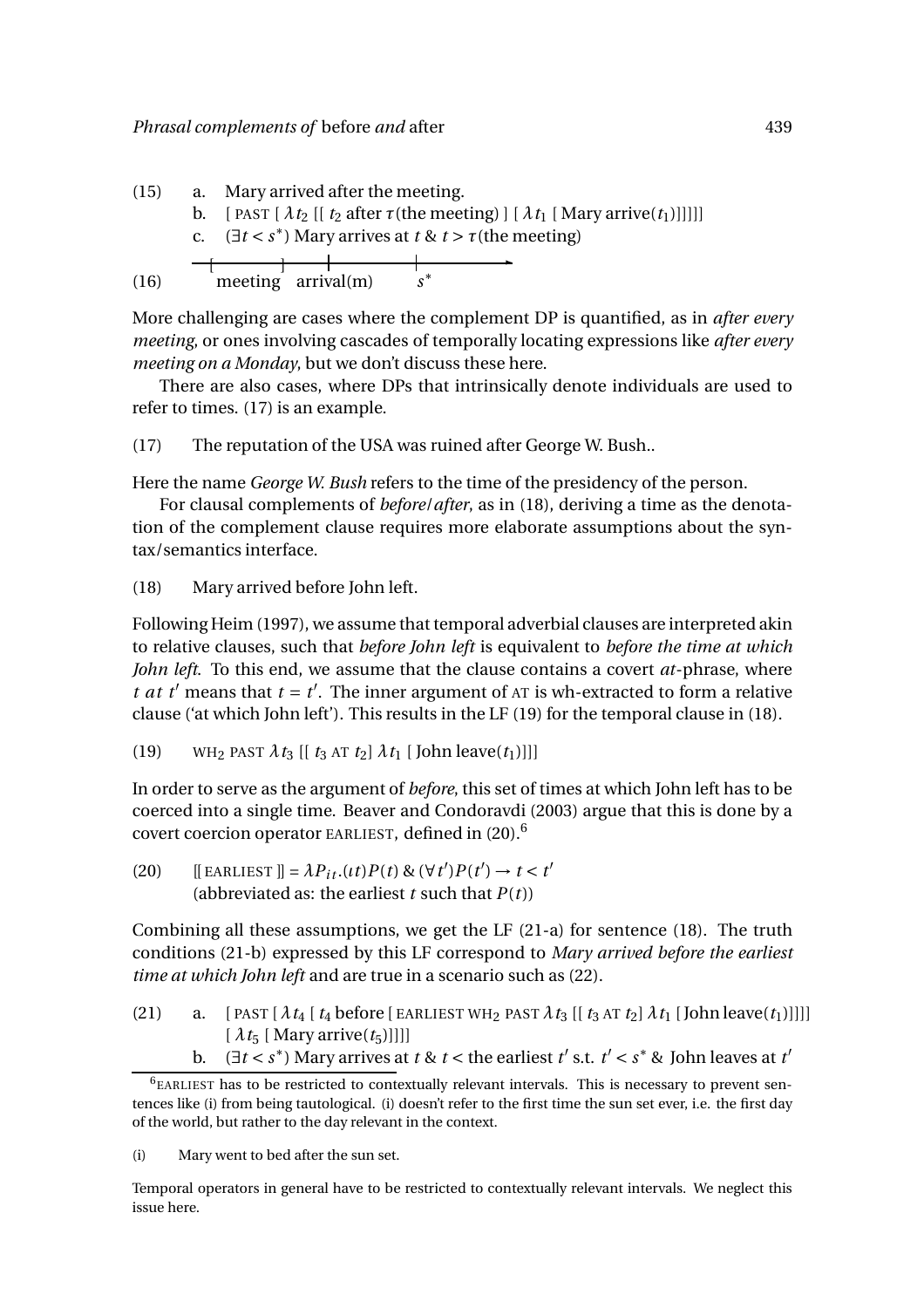$$
(22) \quad \frac{\longrightarrow}{\text{arrival(m)} \quad \text{leaving(j)} \quad s^*}
$$

Summarising this section, we can state that Beaver and Condoravdi (2003) offer an analysis for *before* and *after* that successfully deals with cases where these expressions take clausal complements, and also certain instances of phrasal complements, namely ones that denote times or events. This leaves phrasal complements denoting an individual as in (23).

(23) Bill left before Mary.

If such examples are really underlyingly clausal, Beaver and Condoravdi's analysis covers them as well. But if the complement is really just the visible DP, their analysis doesn't apply and a different semantics for these cases is required. In the next section, we consider empirical evidence bearing on the syntactic and semantic status of these phrasal complements of *before* and *after*.

## **4 Empirical evidence**

#### **4.1 Lexical distinction**

As a first kind of evidence, we observe that some languages use different lexical items for *before* and *after*, depending on whether they take a clausal or a phrasal complement. In German, for example, the clausal variants are *bevor* and *nachdem*, cf. (24-a), while the phrasal variants are *vor* and *nach*. The phrasal variant doesn't distinguish the semantic status of the complement, i.e. whether it denotes an individual as in (24-b), or a time or an event as in (24-c).

- (24) a. Peter trank den Whiskey bevor / nachdem er das Bier getrunken hatte. Peter drank the whiskey before / after he the beer drunk had
	- b. Peter trank den Whiskey vor Peter drank the whiskey before / after the \beer / six o'clock / the dinner / nach dem Bier.
	- c. Peter trank den Whiskey vor Peter drank the whiskey before / after six / nach sechs Uhr o'clock / the dinner / dem Abendessen.

The contrast in the choice of lexical item makes it implausible that (24-b) is derived from (24-a) by ellipsis reduction. If (24-b) was an elliptical form of (24-a), this shouldn't affect the form of the temporal connective.

Note that the lexical distinction German makes doesn't, in fact, provide an argument against the analysis of Beaver and Condoravdi (2003), according to which the clausal case (24-a) is parallel to phrasal cases like (24-c). The conjunction *nachdem* is morphologically made up of *nach* ('after') and the dative form of the definite article. So this fact from German could be taken as evidence for the presence of a definiteness operator like EARLIEST.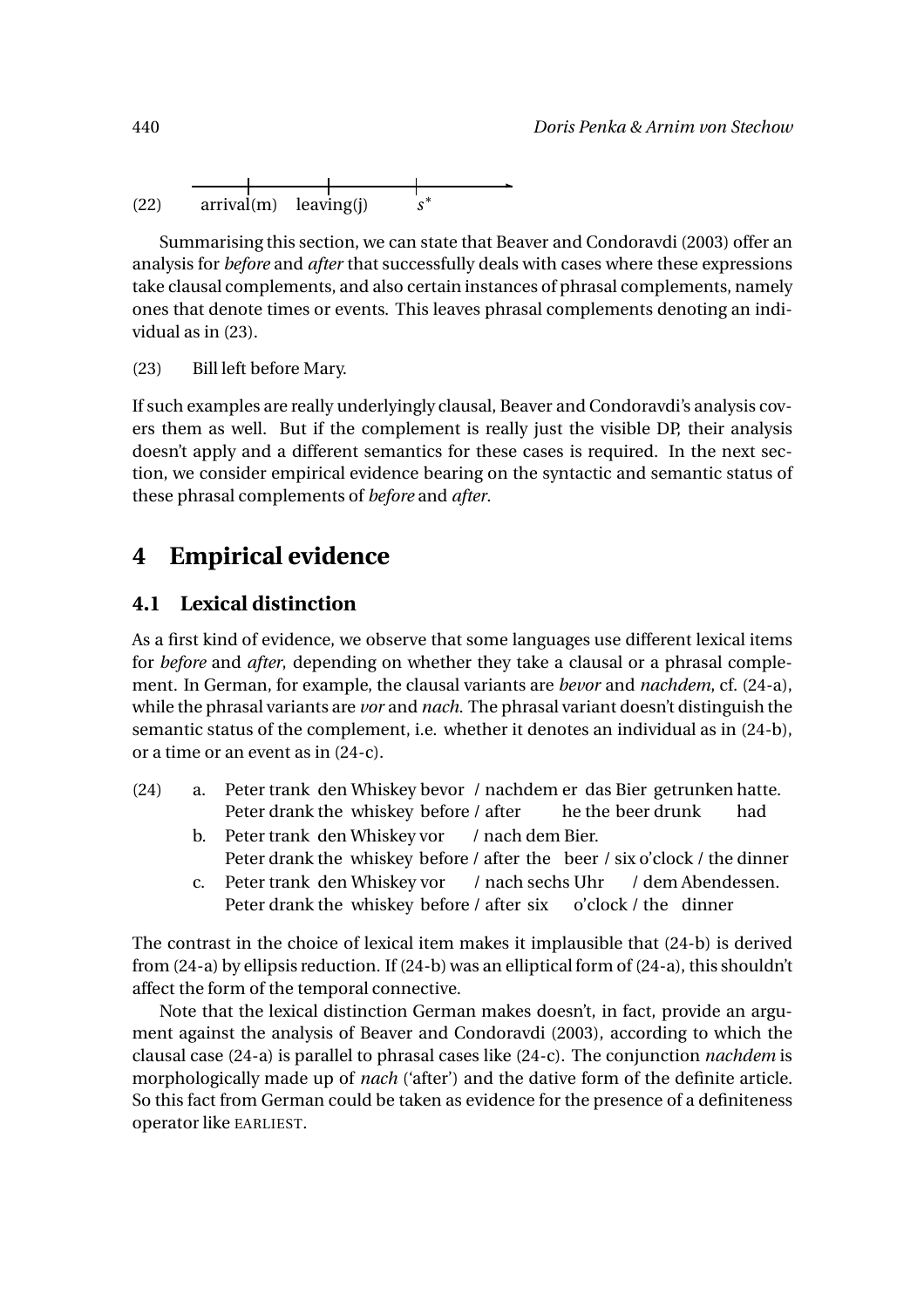#### **4.2 Restrictions on category and number of complements**

Further indication that DP complements of *before*/*after* are not elliptical clauses comes from restrictions on the category and number of the remnants of the alleged reduction. Phrasal complements of *before* and *after* are invariably DPs. PPs or adverbials can't serve as complements of phrasal *before*/*after*.

- (25) a. \*Tom lived in Scotland after in the US.
	- b. \*John drove fast after slowly.

This restriction is unexpected under a reduction analysis. It doesn't show up in comparative complements, either, as the examples in (26) illustrate.

- (26) a. Tom lived longer in Scotland than in the US.
	- b. More cars drove fast than slowly.

Furthermore, the remnant can only consist of one constituent, never two or more, cf. (27). This also contrast with comparatives, as shown in (28).

- (27) a. \*Mary drank the beer after Peter the whiskey. b. \*Austen wrote Sense and Sensibility before Brontë Jane Eyre.
- (28) a. Mary drank the beer quicker than Peter the whiskey. b. Austen wrote Sense and Sensibility earlier than Brontë Jane Eyre.

## **4.3 Case matching**

Complement DPs of phrasal *before*/*after* appear invariably in the oblique case, independently of the case of its correlate in the matrix, cf. (29-a). In elliptical clausal complements in contrast, the case of the remnant corresponds to the case of the correlate, cf. (29-b).

- (29) a. Kim left before/after me/ \*I.
	- b. Kim left before/after I did.

Case assignment on pronouns in English doesn't, however, constitute a conclusive argument. Similar data for comparatives, cf. (30), have been discussed in the literature on phrasal comparatives, without a conclusive result.

- (30) a. John is older than me/ \*I.
	- b. John is older than I am.

More telling in the case of comparatives are data from languages that also have case marking on full DPs, such as German. Here the case of the DP embedded under *als* ('than') matches the case of the correlate in the matrix, and different case marking yields different interpretations, as the following examples from Heim (1985) illustrate.

(31) a. Ich I.NOM have you.DAT better.ACC drummers habe dir bessere Schlagzeuger als der than the.NOM Karlheinz Karlheinz vorgestellt. introduced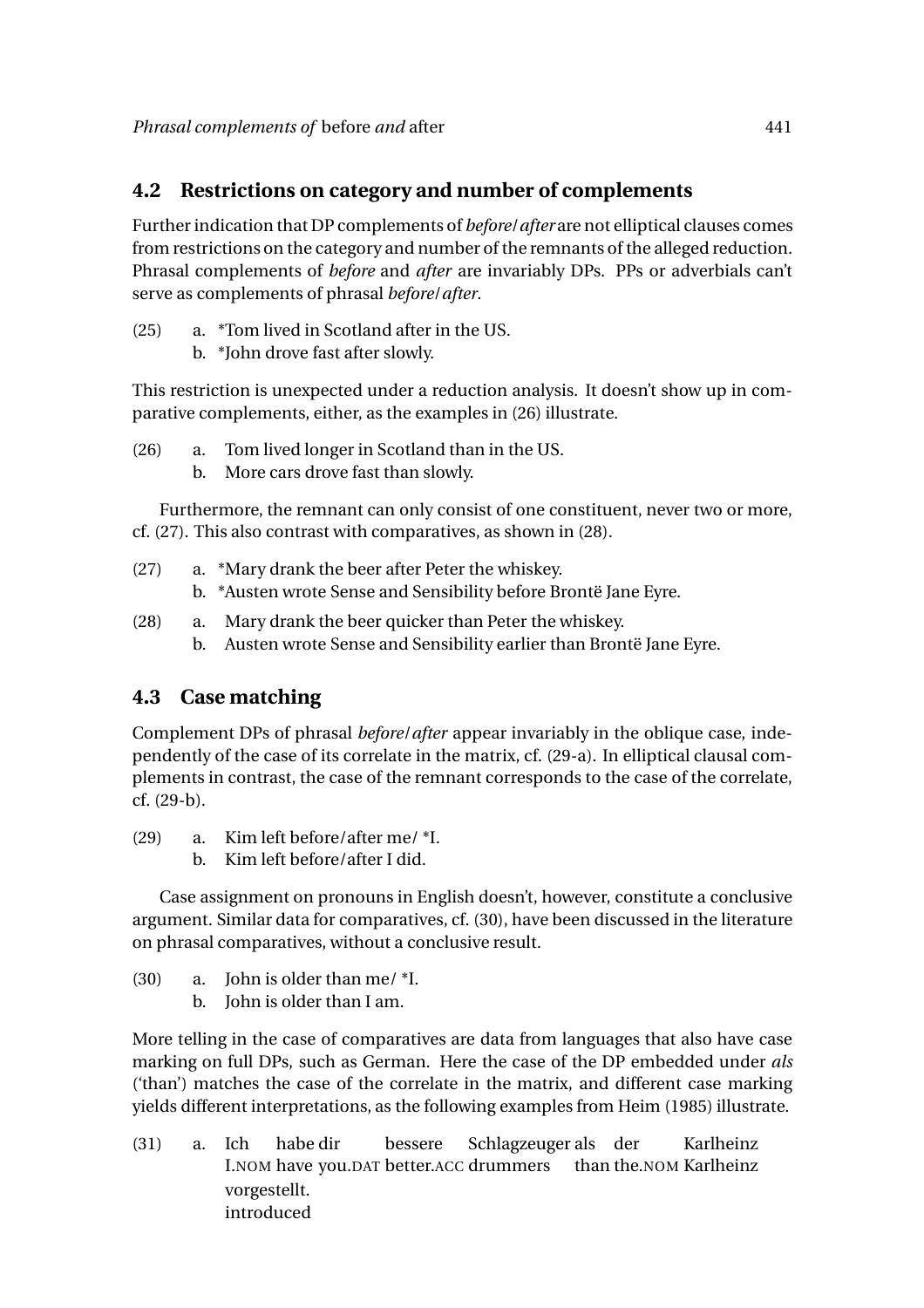'I have introduced better drummers to you than Karlheinz (has).'

- b. Ich I.NOM have you.DAT better.ACC drummers than the.DAT Karlheinz habe dir bessere Schlagzeuger als dem Karlheinz vorgestellt. introduced 'I have introduced better drummers to you than (to) Karlheinz.' c. Ich bessere
- I.NOM have you.DAT better.ACC drummers habe dir Schlagzeuger als Bassisten than bassists.ACC vorgestellt. introduced 'I have introduced better drummers to you than bassists.'

In contrast to complements of comparatives, DPs embedded under *vor* ('before') and *nach* ('after') in German always bear dative case, independently of the function and the case of the correlate in the matrix. This is illustrated in (32). Consequently, examples with ditransitive verbs are three-ways ambiguous, as any of the arguments of the verb can be the correlate – if pragmatically plausible. (33) is such an example.

- (32) a. Der the.NOM priest drank the.ACC whiskey after the.DAT mayor Pfarrer trank den Whiskey nach dem Bürgermeister. 'The priest drank the whiskey after the mayor.'
	- b. Der the.NOM cowboy drank the.ACC whiskey after the.DAT beer Pfarrer trank den Whiskey nach dem Bier. 'The priest drank the whiskey after the beer.'
- $(33)$ he introduced his.ACC fiancée his.DAT parents after his.DAT secretary PART Er stellte seine Verlobte seinen Eltern nach seiner Sekretärin vor. 'He introduced his fiancée to his parents after he introduced his fiancée to his secretary.'

'He introduced his fiancée to his parents after he introduced his secretary to his parents.'

'He introduced his fiancée to his parents after his secretary introduced his fiancée to his parents.'

These data suggest that *vor* ('before') and *nach* ('after') are prepositions assigning dative case to their DP complements.

## **4.4 Binding effects**

In addition to the morphological facts discussed in the previous subsections, more elaborate tests can be applied to draw conclusions on the syntactic status of phrasal complements of *before*/*after*. One such test, which has been used by Lechner (2004) for phrasal comparatives, concerns binding effects. Lechner notes that direct and reduction analyses make different predictions for the binding possibilities of the comparative complements. In the case of *before*/*after*, the predictions are as follows:

(34) a. Prediction by the direct analysis: The binding properties of DP complements of phrasal *before*/*after* are the same as the binding properties of DP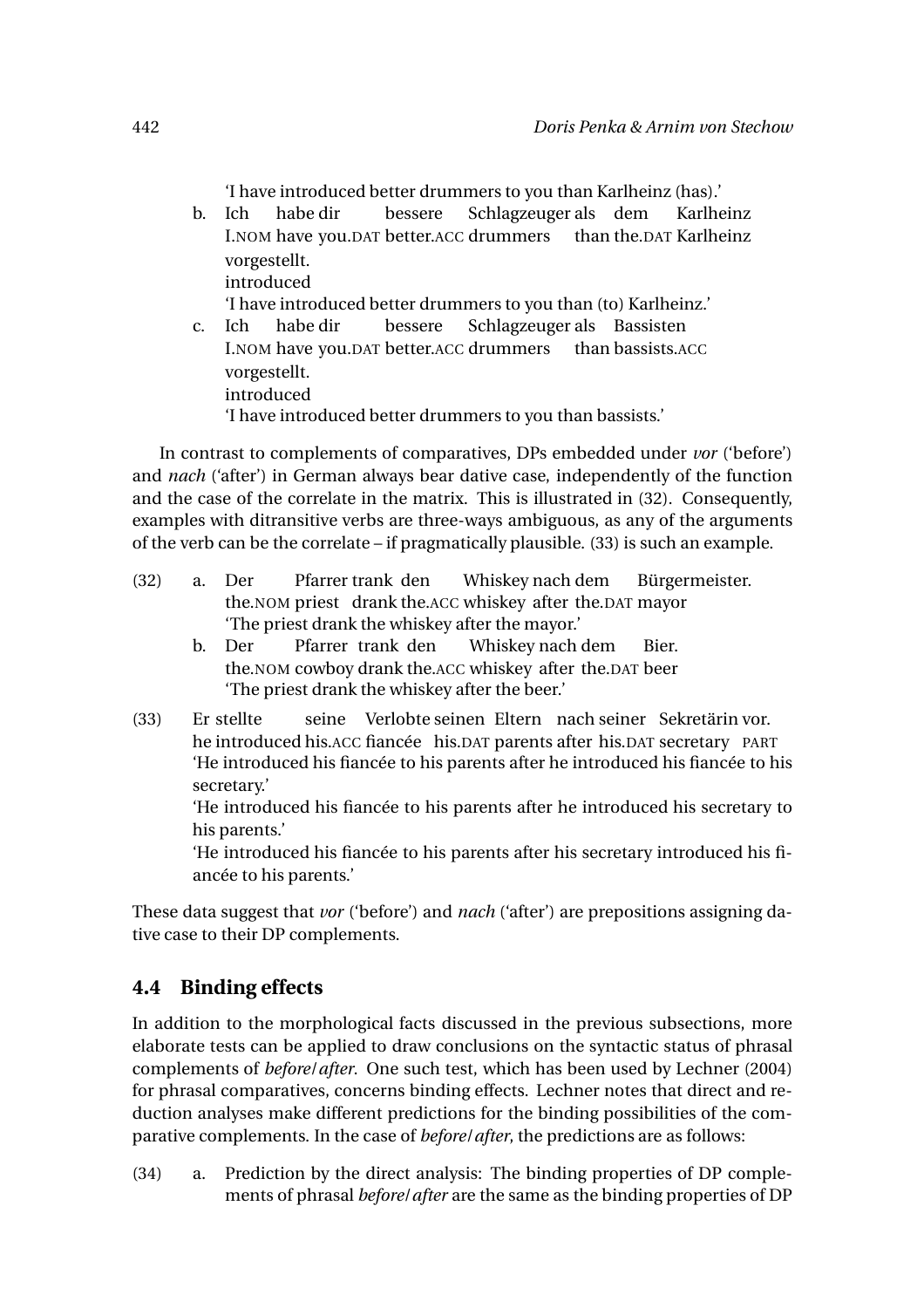complements of other prepositions.

b. Prediction by the reduction analysis: Binding properties of the remnant are determined by c-command relations in the matrix; the remnant is ccommanded by everything that c-commands the correlate.

So what are the empirical observations regarding binding properties of the complements of phrasal *before*/*after*? As discussed by Lechner (2004), clearest evidence comes from Principle C effects. We first consider cases where the reduction analysis predicts a Principle C violation. (35) is a case in point, under the intended interpretation with the subject (*Mary*) as correlate, i.e. meaning Mary saw Peter's sister before Peter saw Peter's sister.<sup>7</sup>

(35) ?Mary saw Peter*<sup>i</sup>* 's sister before him*<sup>i</sup>* .

Under the reduction analysis, (35) is an elliptical version of (36). There the unreduced complement clause violates Principle C, as the R-expression *Peter* is c-commanded by the coreferential pronoun *he*.

(36) \*Mary saw Peter*<sup>i</sup>* 's sister before he*<sup>i</sup>* saw Peter*<sup>i</sup>* 's sister.

Although (35) might not be perfect, it is decidedly better than the ungrammatical (36), indicating that the phrasal variant (35) doesn't have the same clausal structure underlyingly. The direct analysis, in contrast, predicts that (35) is parallel to other cases of PP-internal pronouns like (37).

(37) ?Mary visited Peter<sub>*i*</sub>'s sister without him<sub>*i*</sub>.

Similar binding facts also hold for German, as the grammaticality contrast between (38) and (39) illustrates.

- (38) Maria meldete den Maria signed-up the.ACC Peter before him.DAT PART Peter*<sup>i</sup>* vor ihm*<sup>i</sup>* an. Intended reading: Maria signed up Peter before Peter signed up himself.
- (39) \*Maria meldete den Maria signed-up the.ACC Peter PART before he the.ACC Peter signed-up Peter*<sup>i</sup>* an, bevor er*<sup>i</sup>* den Peter*<sup>i</sup>* anmeldete. Intended reading: Maria signed up Peter before Peter signed up himself.

There are also inverse cases where an R-expression, which is coreferential with a pronoun in the matrix, occurs in the DP-complement of *before*/*after*. In this constellation, a Principle C violation obtains, cf. (40).

(40) \*Mary saw him*<sup>i</sup>* before Peter*<sup>i</sup>* 's sister.

(i) Mary saw Peter*<sup>i</sup>* 's sister before she saw him*<sup>i</sup>*

What is relevant is that the sentence can also express the subject correlate reading. The ? in (35) refers to the sentence under this reading.

 $7$ As the correlate can be the subject or the object, (35) can also express a reading equivalent to (i), in which case the sentence is unobjectionable.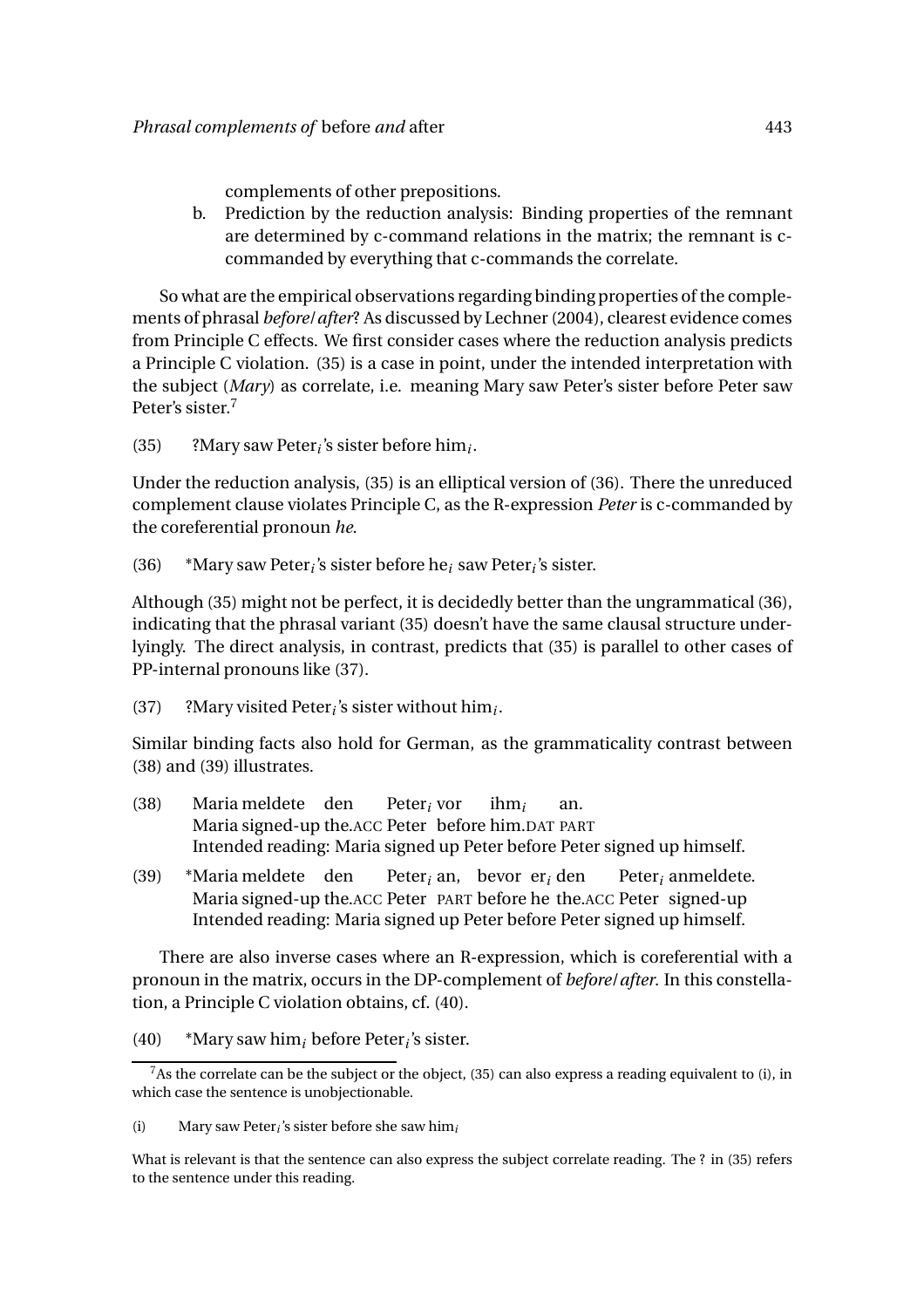The ungrammaticality of (40) isn't predicted by the reduction analysis. Under the intended reading that Mary saw Peter before Peter's sister saw Peter, (40) should be equivalent to the clausal version (41-a). As the R-expression is free in its binding domain, the *before*-clause, (41-a) is grammatical.

- (41) a. Mary saw him*<sup>i</sup>* before Peter*<sup>i</sup>* 's sister saw him*<sup>i</sup>* .
	- b. Mary saw him*<sup>i</sup>* before Peter*<sup>i</sup>* 's sister did.

Thus, the reduction analysis doesn't account for the ungrammaticality of (40). There is also a clear contrast between (40) and the elliptical version (41-b) of (41-a), which is unexpected under the assumption that (40) is an even more reduced elliptical version of the clausal variant.

The direct analysis, in contrast, makes the correct prediction. Assuming that the direct object c-commands the *before*-PP, (40) represents a violation of Principle C. In any case, (40) is predicted to be parallel to analogous sentences with other prepositions like (42), which is borne out.

(42)  $*$ Mary visited him<sub>*i*</sub> without Peter<sub>*i*</sub>'s sister.

Again, the facts carry over to German.

| (43) |             | a. *Maria sah ihn, vor Peters, Schwester.        |  |                                                                    |
|------|-------------|--------------------------------------------------|--|--------------------------------------------------------------------|
|      |             | Maria saw him before Peter's sister              |  |                                                                    |
|      |             |                                                  |  | Intended reading: Maria saw Peter before Peter's sister saw Peter. |
|      | $h_{\cdot}$ | Maria sah ihn, bevor Peters, Schwester ihn, sah. |  |                                                                    |
|      |             | Maria saw him before Peter's sister              |  | him saw                                                            |

Summarising the binding data, we observe that the binding properties of the DP complement of phrasal *before*/*after* are determined by surface syntax, not by c-command relations between the correlate and other matrix elements. This is compatible with the direct analysis, but not with the reduction analysis.

## **4.5 Quantificational arguments**

Another type of data that might allow conclusions on the syntactic status of the complement of phrasal *before*/*after* concern the scope possibilities of quantificational complements. If phrasal *before* and *after* are prepositions, one would expect quantificational complements to interact freely with quantifiers in the matrix. If, in contrast, the complement is underlyingly clausal, the expectation would be that quantifier scope being generally clause bounded, quantificational remnants can't take scope outside the complement clause. This argument is, however, not as straightforward as one would wish. In the realm of comparatives, certain quantificational elements embedded in comparative clauses seem to defy clause boundedness (see a.o. Schwarzschild and Wilkinson, 2002; Beck, 2010). It has also been observed that quantifiers can take scope outside of a temporal adjunct clause in English (Artstein, 2005). Sentence (44) for instance has a reading with *each executive* taking scope above the matrix subject *a secretary* and is true in a situation where each resignation of an executive is followed by the crying of a different secretary, e.g. the resigned executive's secretary.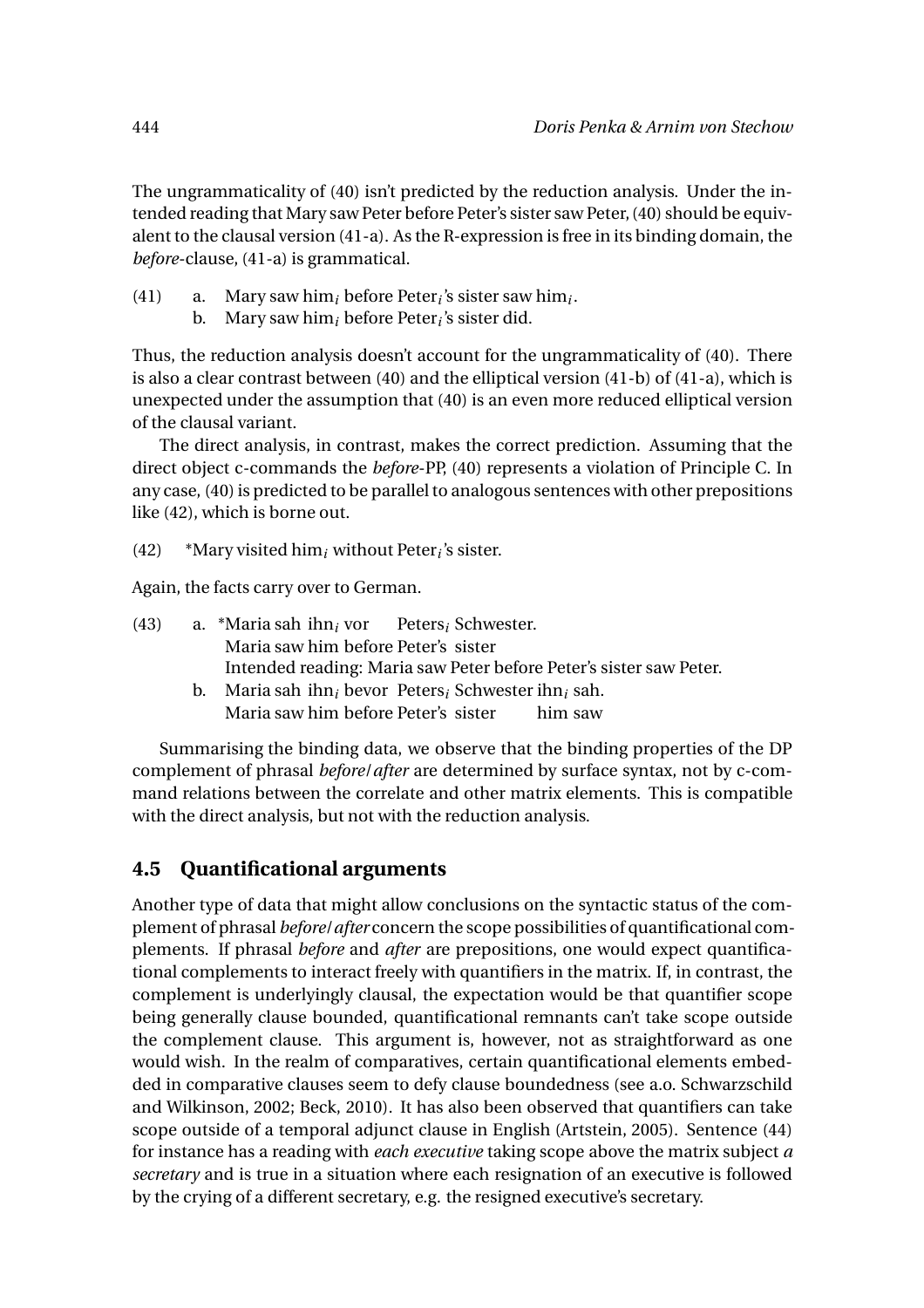(44) A secretary cried after each executive resigned.

However, as Artstein (2005) notes, the situation is different in German, where quantifiers can't take scope outside of a temporal adjunct clauses. Sentence (45), for instance, only has a specific reading, according to which one book is read before the reading of all articles. $8$  The unspecific reading, where the reading of each article is preceded by the reading of a potentially different book is not available. Thus, (45) can describe the situation depicted in (46-a), but not in (46-b).

(45) Peter las ein Buch bevor er jeden Artikel las. Peter read a book before he every article read 'Peter read a book before he read every article.'

(46) a. b1 a1 a2 a3 
$$
s^*
$$
  
b. b1 a1 b2 a2 b3 a3  $s^*$ 

The behaviour of quantifiers embedded in *before*/*after*-clauses contrasts with quantificational complements of phrasal *before*/*after* in German. In (47), the quantifier *jeder Artikel* ('every article') can take wide scope over the matrix object *ein Buch* ('a book'), and (47) can be used in the scenario (46-b).

(47) Peter las ein Buch vor Peter read a book before every article jedem Artikel. 'Peter read a book before every article.'

Even though in German, the scope of quantifiers embedded in temporal clauses is clause bounded, quantificational complements of phrasal*before*/*after* can take scope over matrix elements. This, too, suggests that DP complements aren't remnants of ellipsis reduction of a clausal complement.

#### **4.6 Summary of empirical evidence**

All kinds of empirical evidence we considered are in favour of the direct analysis. We conclude that the DP complement of phrasal *before*/*after* is syntactically a DP and semantically an individual. Consequently, the semantics of Beaver and Condoravdi (2003) for *before*/*after* doesn't extend to cases where the complement is a DP denoting an individual. This phrasal *before*/*after* requires a separate analysis. In the next section, we propose a matching analysis.

<sup>&</sup>lt;sup>8</sup>As *after*-clauses in German generally require use of the pluperfect, which introduces another temporal quantifier, we discuss an example with *before*, which allows simple tenses in complement clauses, rather than the sentence corresponding to Artstein's original example (44).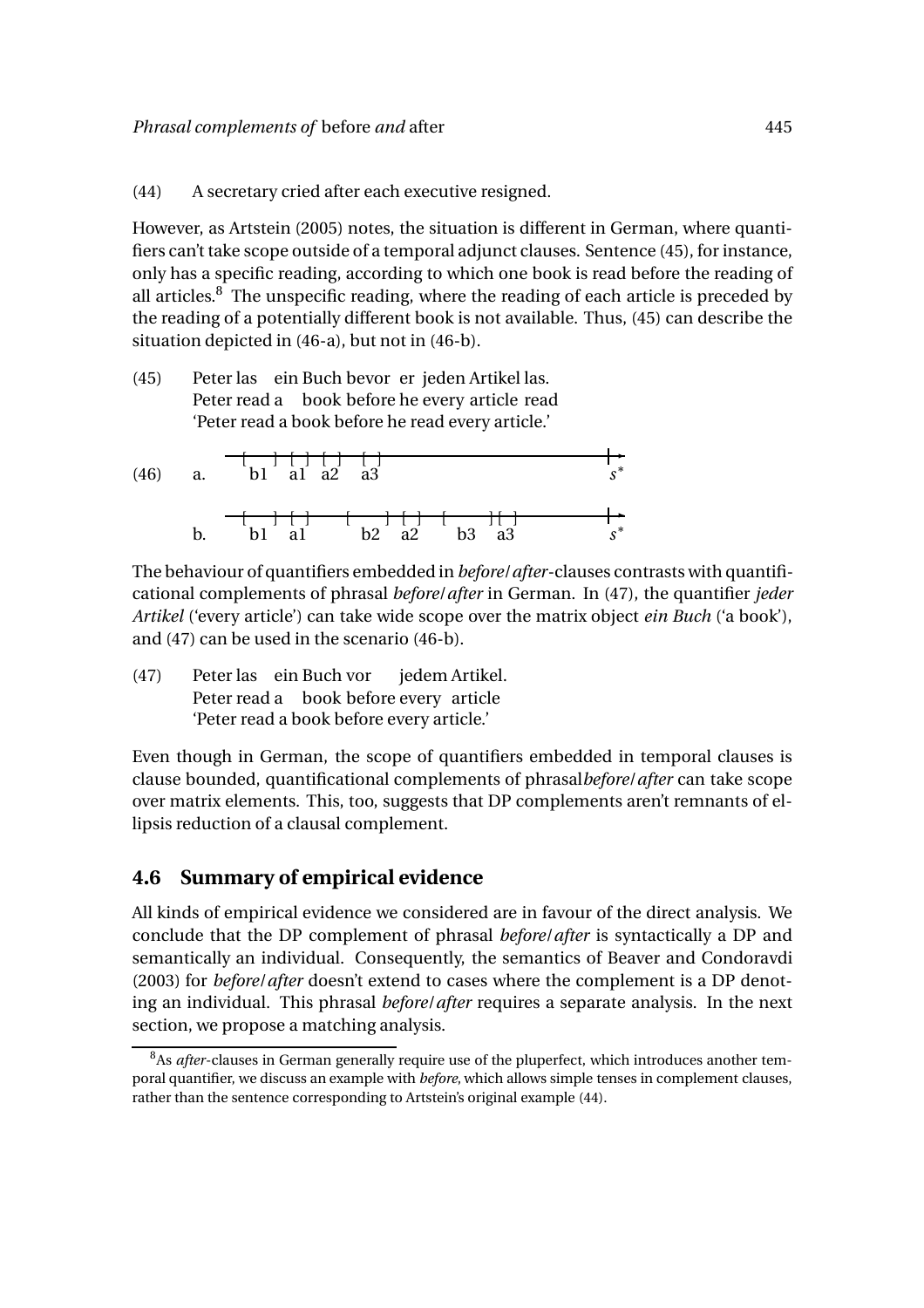# **5 Analysis**

#### **5.1 Semantics**

The semantics of phrasal *before*/*after* has to mimic the semantics of clausal *before*/*after*. What *before* and *after* set into relation are times at which a certain temporal property holds of different individuals, e.g. (48) compares the time of Mary's arrival to the time of John's arrival.

(48) Mary arrived after John.

If the temporal property isn't present in the structure of the complement, and according to the empirical evidence discussed in the previous section it isn't, it nevertheless has to be represented in the semantics. We prose a semantics for phrasal *before*/*after* which closely follows Heim's (1985) direct analysis of phrasal comparatives.

| (49) | a. [[before]] = $\lambda x_e \lambda t_i \lambda R_{e(it)} \lambda y_e R(y)(t)$ & $t <$ EARLIEST $(\lambda t.R(x)(t'))$           |
|------|-----------------------------------------------------------------------------------------------------------------------------------|
|      | b. $[[ \text{after}]] = \lambda x_e \lambda t_i \lambda R_{e(it)} \lambda y_e R(y)(t) \& t > \text{EARLIEST}(\lambda t R(x)(t'))$ |

According to this meaning rule, phrasal *before*/*after* takes four arguments. The innermost is the individual denoted by the complement DP. The second argument slot is occupied by the temporal argument of the *before*/*after*-phrase. The third argument is a relation between individuals and times (type (*e*(*i t*)). In the meaning rule, this relation *R* is applied both to the complement and the correlate. The individual corresponding to the correlate is the last argument.

For illustration, we show how the semantics in (49) derives the correct meaning for sentence (48). The relation between individuals and times in this case is  $\lambda x_e \cdot \lambda t_i \cdot x_e$ arrives at *t*. This can be derived from the VP by *λ*-abstracting over the subject and the temporal argument of the verb, as shown in the LF (50). (The issue of LF formation is discussed in more detail in the next subsection).

(50)

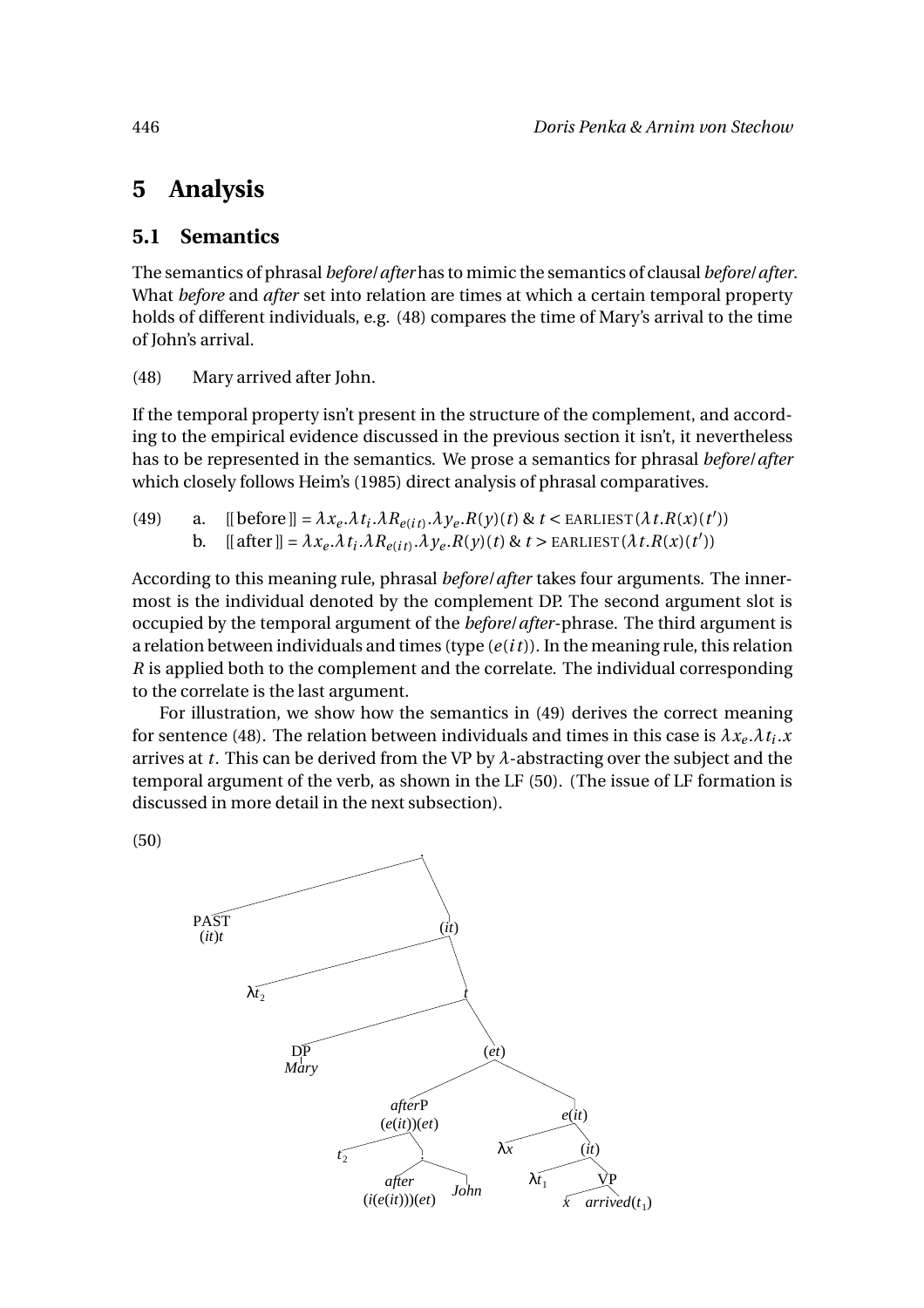Applying the meaning rule in (49), the LF (50) expresses the truth conditions (51), which correctly reflect the intuitive meaning of this sentence.

(51) 
$$
(\exists t < s^*) \text{ Mary arrives at } t \& t > \text{ the earliest } t' \text{ s.t. John arrives at } t'
$$
\n
$$
(52) \quad \text{arrival(j) arrival(m)} \quad s^*
$$

Note that in the meaning rule for phrasal *before*/*after*, the EARLIEST operator is incorporated. While Beaver and Condoravdi's (2003) analysis of clausal complements remains neutral whether EARLIEST is specified in the lexical meaning of the connectives or in the process of compositional build-up through type shifting operations, the later option isn't available for phrasal *before*/*after*.

Employing EARLIEST, our analysis inherits certain aspects of Beaver and Condoravdi's. The first concerns non-veridical readings of *before*, where the temporal clause isn't implicated to become true. (53-a) is such an example. Non-veridical readings are also possible for phrasal *before*. (53-b), for instance, doesn't imply that Jones closed the contract.

- (53) a. Mozart died before he finished the Requiem.
	- b. Smith closed the contract before Jones.

Beaver and Condoravdi (2003) account for non-veridical readings of *before* by using a branching time framework. In the case of *before*, the earliest instantiation of the complement clause isn't necessarily on the branch which represents the actual continuation of the world. It is sufficient if the complement clause is instantiated on a branch representing a plausible alternative continuation at the time of the matrix clause. As the truth conditions resulting under our semantics of phrasal *before* are identical to Beaver and Condoravdi's for clausal cases, their explanation carries over.

Another asymmetry between *before* and *after* concerns the licensing of negative polarity items (NPIs) in their complements. NPIs can occur in clausal complements of *before*, cf. (54-a), and as DP complements, cf. (54-b), but they are generally excluded in the complement of *after*, cf. (55).

- (54) a. Mary left before anyone noticed her.
	- b. Mary arrived before any of her friends.
- (55) a. \*Mary left after she ate anything.
	- b. \*Mary left after anyone else.

Beaver and Condoravdi (2003) explain the licensing of NPIs in *before*-clauses with the EARLIEST operator: if a time *t* precedes the earliest time which instantiates a temporal property *P*, *t* precedes every time instantiating *P*. The same doesn't hold for *after*: if a time *t* follows the earliest time which instantiates a temporal property *P*, it doesn't follow that *t* precedes every time instantiating *P*. Thus, the complement of *before* constitutes a downward entailing environment in which NPIs are licensed, whereas the complement of *after* doesn't.

Accommodating the licensing of NPIs by phrasal *before* in our analysis requires certain additional assumptions. If we try to analyse sentence (54-b) with the meaning rule (49-a) we do neither account for the licensing of the NPI nor do we get the right truth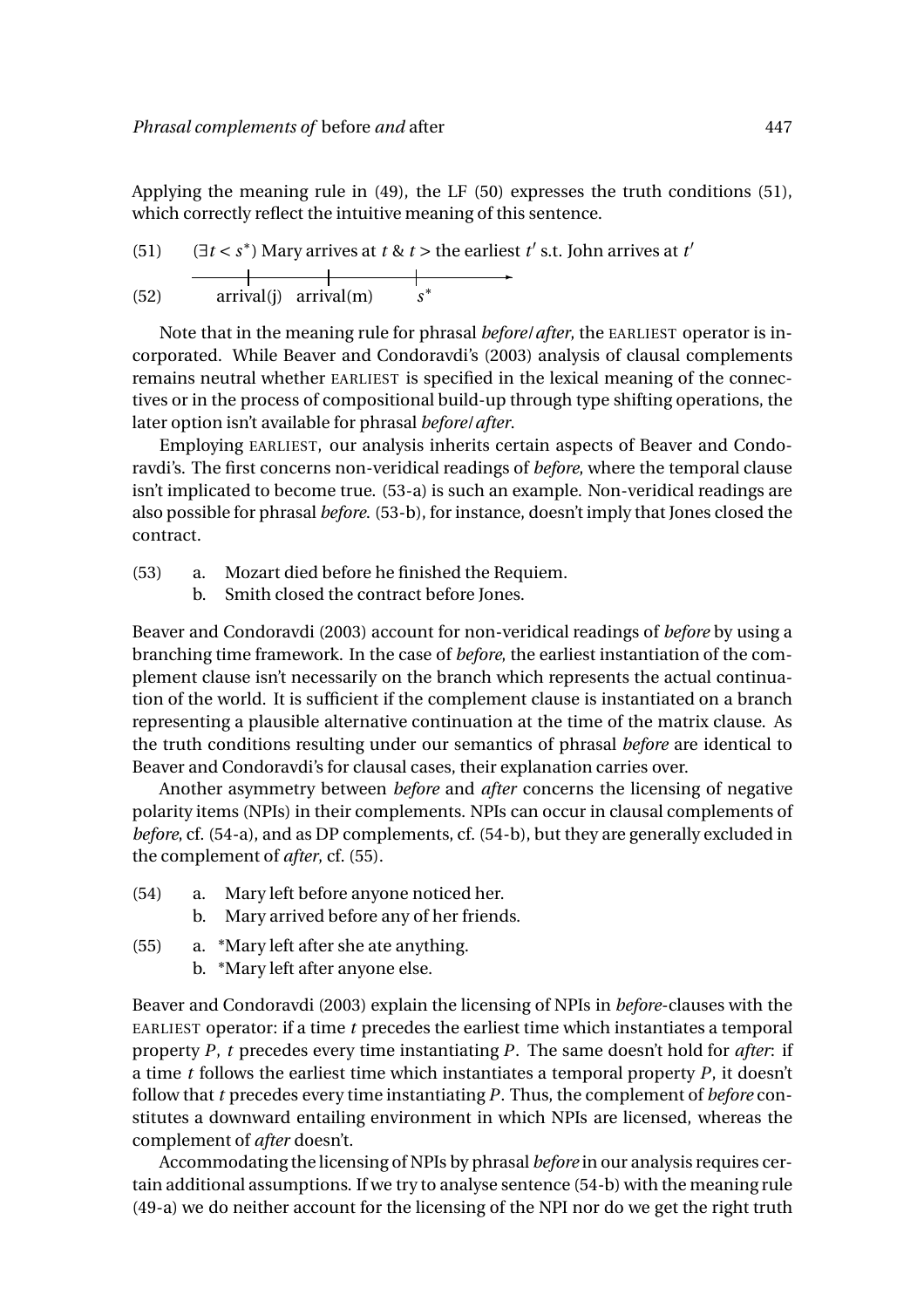conditions. This is due to the fact that in the meaning rule (49-a) the first argument is specified to be an individual. A quantificational DP like *any of her friends* in this position thus has to be QR-ed, yielding an LF like (56-a). It expresses the truth conditions in (56-b), which are fulfilled in the scenario (57). In other words, Mary wasn't the last to arrive. This is in fact not a reading (54-b) intuitively has.

- (56) a. [ PAST  $\lambda t_2$  [ anyone  $\lambda x$  [[  $t_2$  before x ]  $\lambda t_1 \lambda y$  [  $y$  arrive( $t_1$ )]]]]
	- b. ( $\exists t < s^*$ ) Mary arrives at  $t \& (\exists x) x$  is a friend of Mary &  $t <$  the earliest  $t'$ s.t. *x* arrives at *t* ′ and the company of the com-

$$
(57) \quad \text{arrival}(\text{f1}) \quad \text{arrival}(\text{f2}) \quad \text{arrival}(\text{m}) \quad \text{arrival}(\text{f3}) \quad s^*
$$

In fact, the reading in (56) is excluded, because the NPI *any of her friends* takes scope outside of the *before*-phrase and thus isn't interpreted in a downward entailing environment. In order for the NPI to be interpretable below *before*, we need a type-shifted version (58), where the first argument is of the quantifier type.

(58) 
$$
[[\text{before}_2]] = \lambda \mathcal{Q}_{(et)t}.\lambda t_i.\lambda R_{e(it)}.\lambda y_e.R(y)(t) \& t < \text{EARLIEST}(\lambda t.\mathcal{Q}(\lambda z.R(z)(t')))
$$

Applying this meaning rule, *any of her friends* is interpreted in the scope of *before* and the correct truth conditions (59-b) are derived, according to which Mary is the first to arrive.

(59) a. [ PAST  $\lambda t_2$  [[  $t_2$  before<sub>2</sub> anyone ]  $\lambda t_1 \lambda y$  [  $y$  arrive( $t_1$ )]]]] b.  $(\exists t < s^*)$  Mary arrives at  $t \& t <$  the earliest  $t'$  s.t.  $(\exists x)x$  is a friend of Mary & *x* arrives at *t* ′ ✲

(60) arrival(m) arrival(f1) arrival(f2) arrival(f3) *s* ∗

## **5.2 Derivation of LF**

The meaning rule we prose for phrasal *before*/*after* after requires that it applies to the following four arguments in order: (i) an individual (the DP complement), (ii) a time (the time argument), (iii) a relation between individuals and times, and (iv) another individual (the correlate). The first two arguments are realised in the *before*/*after*-phrase. The remaining two arguments are external to this phrase and have to be built up in the derivation of LF. How this is achieved is not a trivial question. Deriving the relation between individuals and times, in particular, proves challenging.

So far, we have considered a case where the correlate is the subject. To see what the derivation of an appropriate LF involves, consider an example with an object correlate like (61).

(61) George drank the whiskey after the beer.

In this case, the relation between individuals and times our semantics requires corresponds to *λx<sup>e</sup>* .*λt<sup>i</sup>* .*x* George drinks *x* at *t*. This relation doesn't correspond to the meaning of any phrase, and thus has to be derived in the syntax/semantics interface. We show step by step how the derivation proceeds.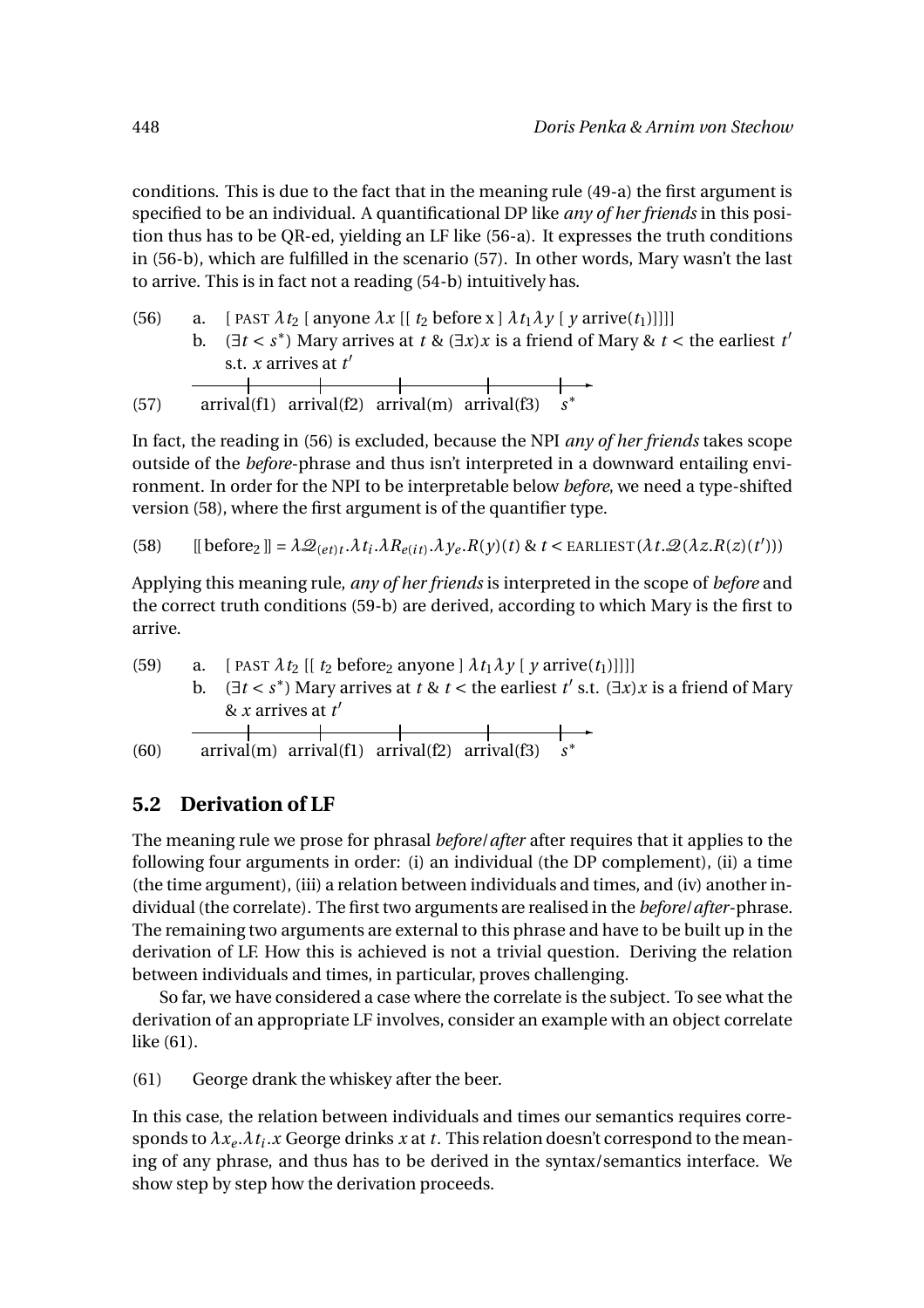In the first step of the derivation of the LF, a temporal abstract of VP is created, resulting in (62).

(62)  $\lambda t_i$  [ George drank( $t_1$ ) the whiskey ]

This creation of a temporal property isn't special, as our assumptions on the syntax/semantics interface require it in general for the interpretation of tense. However, to be able to serve as the relation argument of phrasal *before*/*after*, the temporal property has to be *λ*-abstracted even further to yield a relation of type *e*(*i t*). Such a relation can be derived by QR of the correlate DP *the whiskey*, as shown in (63).





Now, crucially, the relation of type *e*(*i t*) derived by QR has to be available for combination with the *after*-phrase. For this, the *after*-phrase has to be merged in between the QR-ed correlate and the derived predicate, as shown in (64).

(64)



The tree in (64) represents an instance of Countercyclic Merge, as the *after*-phrase is merged after QR of the correlate has taken place creating the derived predicate. Countercyclic Merge has been argued to be needed in the analysis of other kinds of adjuncts as well (Lebeaux, 1991; Nissenbaum, 1998), so it might be that adjuncts in general are merged countercyclicly.

In the final step, the temporal argument of *after* is bound by the matrix tense, as shown in (65). This LF expresses the truth conditions in (65) covering the intuitive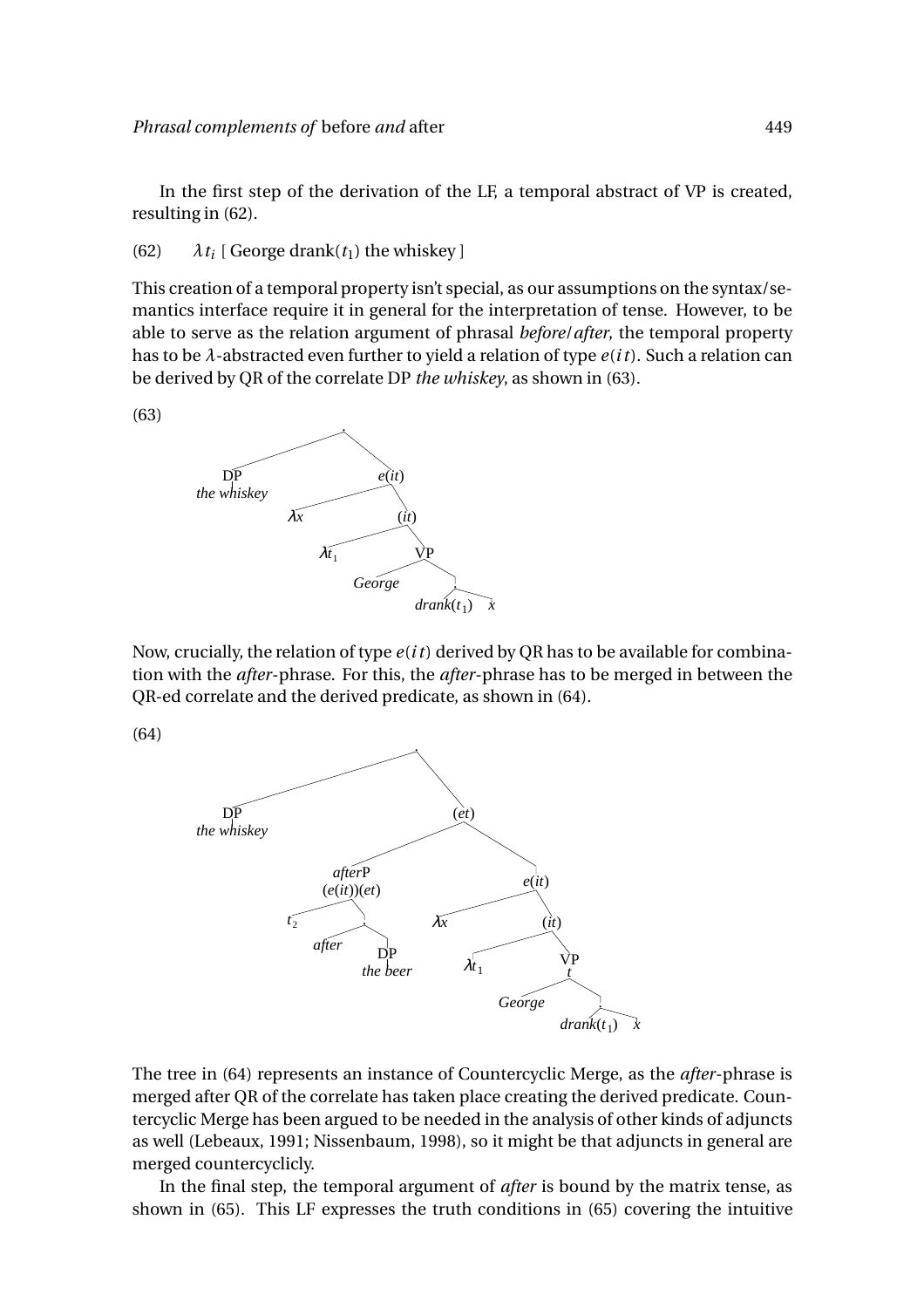meaning.

- (65) [ PAST  $[\lambda t_2]$  [ the whiskey ]  $[[ t_2 \text{ after the beer}] [\lambda x \lambda t_1 ]$  [ George drank $(t_1)$  x ]]]]]]
- (66) ( $\exists t < s^*$ ) George drinks the whiskey at  $t \& t$  < the earliest *t'* s.t. George drinks the beer at *t* ′

We see that our analysis of phrasal *before*/*after* derives the correct meaning for cases with object correlates. However, it has to be assumed that *before*/*after*-phrases are merged countercyclicly.

## **6 Conclusions**

In this paper, we discussed cases where the complement of *before*/*after* is superficially a DP denoting an individual. We discussed a row of empirical evidence bearing on the question whether such complements are underlyingly clausal or whether the DP visible is all there is in the syntax and semantics. The evidence considered strongly suggests that the complement of phrasal *before*/*after* is just a DP. To accommodate this for the semantics, we proposed an analysis of phrasal *before*/*after* which takes a DP as argument and otherwise mimics Beaver and Condoravdi's semantics of clausal *before*/*after*. Our analysis has interesting consequences for the conception of the syntax/semantics-interface, as it requires that *before*/*after*-phrases are merged countercyclicly. Hence, the investigation of phrasal *before*/*after* provides a further argument for the assumption that adjuncts are merged countercyclicly.

## **References**

- Artstein, Ron, 2005. Quantificational arguments in temporal adjunct clauses. *Linguistics and Philosophy*, 28:541–597.
- Beaver, David and Cleo Condoravdi, 2003. A uniform analysis of 'before' and 'after'. In Young, Rob and Yuping Zhou (eds.), *Proceedings of SALT XIII*, pp. 37–54. Cornell: CLC Publications.
- Beck, Sigrid, 2010. Quantifiers in than-clauses. *Semantics and Pragmatics*, 3:1–72.
- Bhatt, Rajesh and Shoichi Takahashi, 2007. Direct comparisons: Resurrecting the direct analysis of phrasal comparatives. In Friedman, T. and M. Gibson (eds.), *Proceedings of SALT XVII*, pp. 19–36. Ithaca, NY: CLC Publications.
- Bresnan, Joan, 1973. Syntax of the comparative clause in English. *Linguistic Inquiry*, 4:275–343.
- Hankamer, Jorge, 1973. Why there are two than's in English. In *Proceedings of CLS 9*, pp. 179–191.
- Heim, Irene, 1985. Notes on comparatives and related matters. Ms., University of Texas at Austin.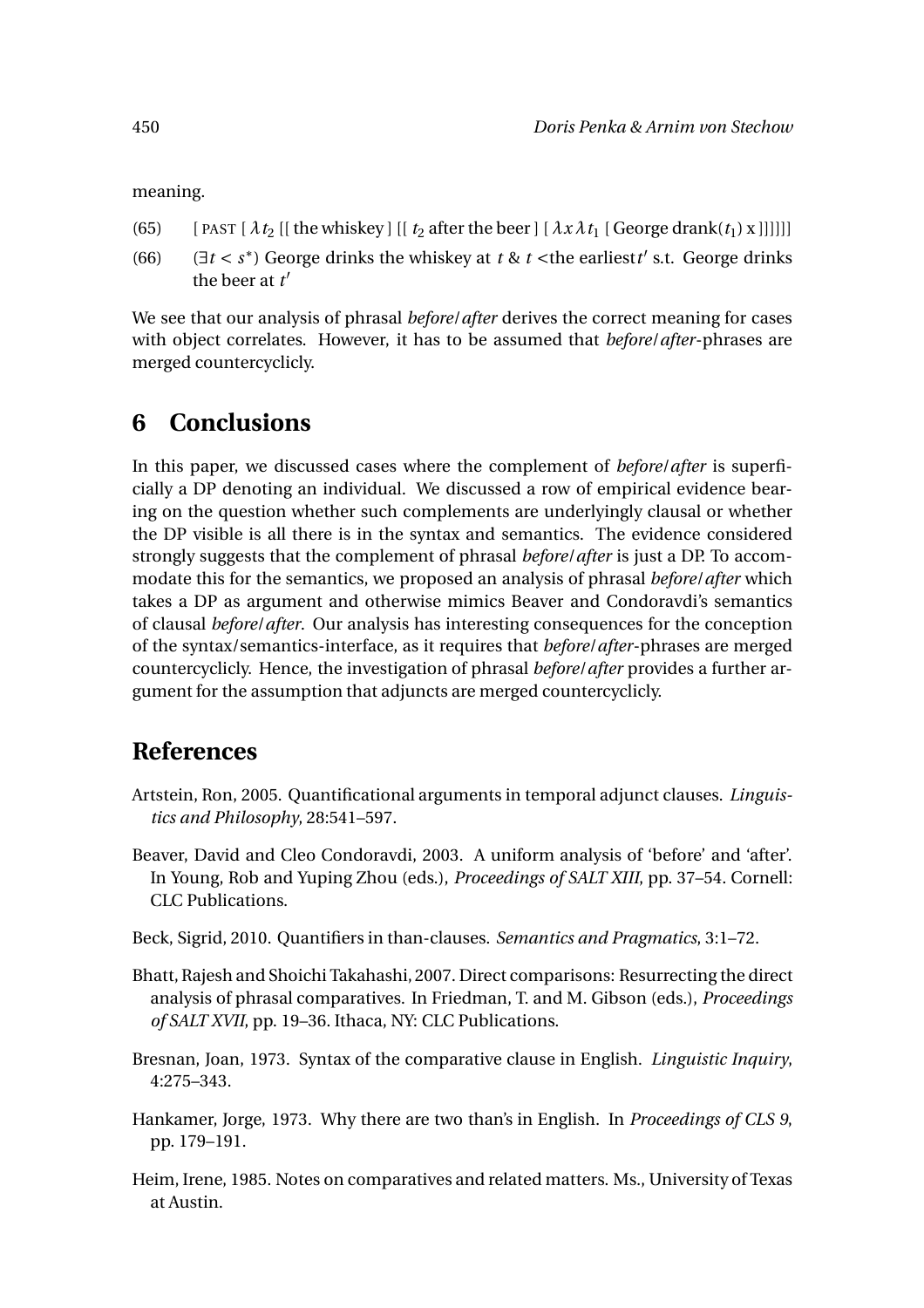———, 1997. Tense in compositional semantics. Lecture Notes, MIT.

- Heim, Irene and Angelika Kratzer, 1998. *Semantics in Generative Grammar*. Blackwell Textbooks in Linguistics 13. Malden, MA: Blackwell.
- Hoeksema, Jack, 1983. Negative polarity and the comparative. *Natural Language and Linguistic Theory*, 1:403–434.
- ———, 1984. To be continued: The story of the comparative. *Journal of Semantics*, 3:93–107.
- Lebeaux, David, 1991. Relative clauses, licensing, and the nature of the derivation. In Rothstein, Susan (ed.), *Perspectives on Phrase Structure. Heads and Licensing.*, pp. 209–239. New York: Academic Press.
- Lechner, Winfried, 2001. Reduced and phrasal comparatives. *Natural Language and Linguistic Theory*, 19:683–735.
	- ———, 2004. *Ellipsis in comparatives*, vol. 72 of *Studies in Generative Grammar*. Berlin: de Gruyter.
- Nissenbaum, Jon, 1998. Movement and derived predicates: Evidence from parasitic gaps. In Sauerland, Uli and Orin Percus (eds.), *The Interpretive Tract*. MIT Working Papers in Linguistics 25.
- Pratt, Ian and Nissim Francez, 2001. Temporal prepositions and temporal generalized quantifiers. *Linguistics and Philosophy*, 24:187–222.
- Prior, Arthur, 1967. *Past, Present and Future*. Oxford: Clarendon.
- Schwarzschild, Roger and Karina Wilkinson, 2002. Quantifiers in comparatives: A semantics of degree based on intervals. *Natural Language Semantics*, 10:1–41.
- von Stechow, Arnim, 2002. Temporal preposition-phrases with quantifiers: Some additions to Pratt and Francez (2001). *Linguistics and Philosophy*, 25:755–800.

———, 2009a. The temporal adjectives *früh(er)/spät(er)* 'early(er)'/'late(r)' and the semantics of the positive. In Giannakidou, Anastasia and Monika Rathert (eds.), *Quantification, Definiteness, and Nominalisation*, pp. 214–233. Oxford: Oxford University Press.

———, 2009b. Tenses in compositional semantics. In Klein, Wolfgang and Ping Li (eds.), *The Expression of Time*, pp. 129–166. Berlin/New York: de Gruyter.

von Stechow, Arnim and Sigrid Beck, 2007. Pluriactional adverbials. *Journal of Semantics*, 24:215–254.